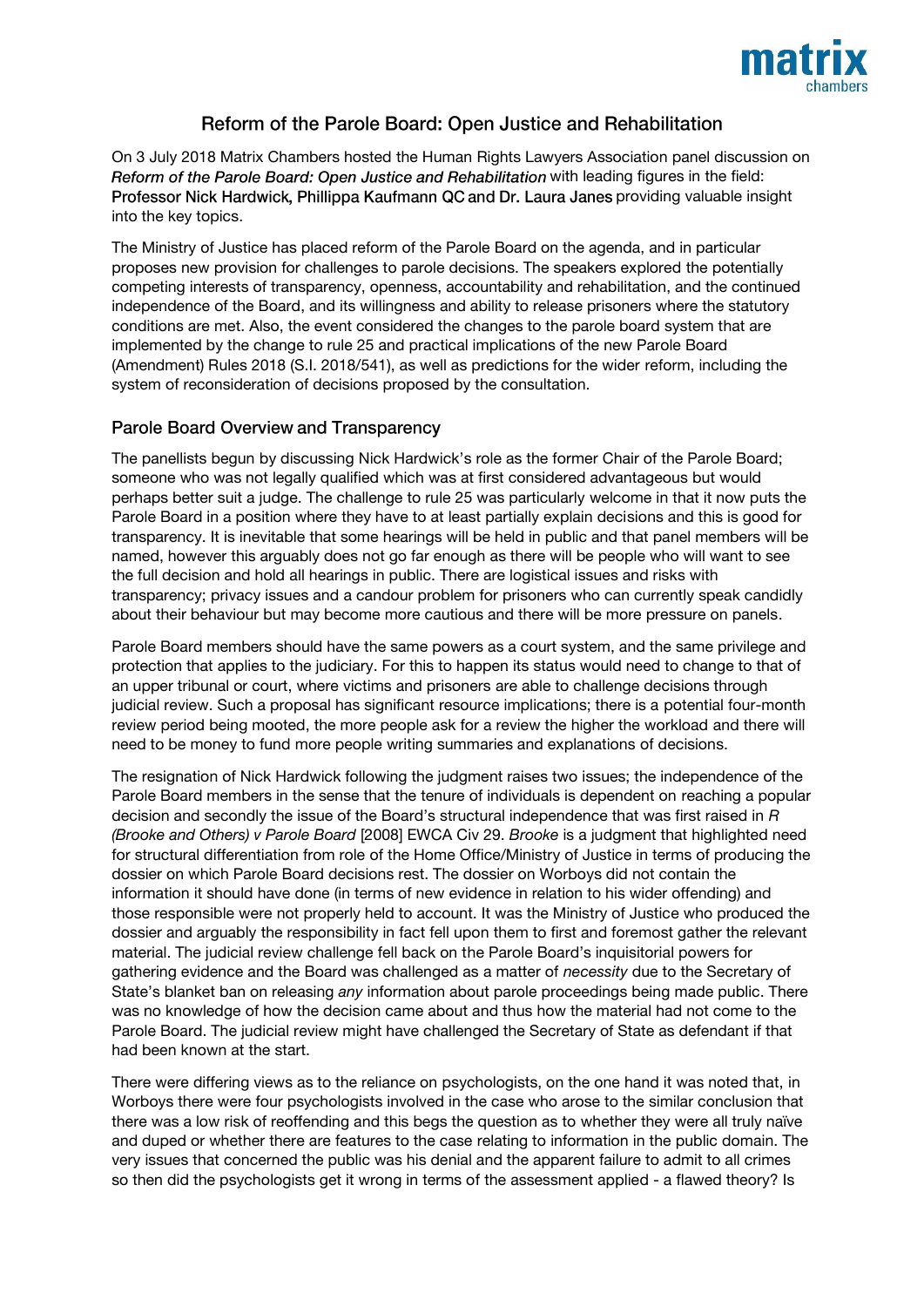

there too much reliance on their findings? Or were they right to conclude that there was indeed a low risk. Perhaps too much weight is put on psychologist evidence and it medicalises the issue in the sense that offending is something to apply a cure to which takes away the agency of the individual and their ability to change. Also, caution is taken in terms of placing weight on behaviour inside of prison because this is not regarded as a good indicator of behaviour outside, but perhaps ought to be considered more. There is scope to argue that regardless of the re-offending risk if the case continues to cause stress to the victims as in Worboys, then this should be a key factor in the decision-making process. Reliance on forensic psychology does not bear the ethical or practical weight that is put on it.

## **Lawfulness and Accountability**

On the other hand, it was recognised that there had been a distinct improvement in Parole Board decision-making over the years in terms of risk assessments using a proper evidence based process, whereas in the early days a psychiatrist based decisions on the individual's background and there was no test to consider aspects such as a person's characteristics including static factors and those which can change. The problem in Worboys was that the Parole Board decision makers did not stick to actuarial decisions but got stuck with moral imperatives such as whether the person recognises their offending, have they accepted responsibility, are they sorry, can they take responsibility/accountability for what they've done. It was said that Worboys had taken 'full responsibility for [his] offending', and was 'open and honest' and this was what allowed the claimants' representatives a way in to argue that there was substantial evidence showing the contrary – that for example he had raped more than once and his offending predated the breakdown of his relationship in 2005.

All efforts need to be put into making the risk assessment more scientific and to educate the Parole Board properly on risk assessment and what is or is not relevant so as to achieve a uniform approach to decision- making, as the existing process is inconsistent, indefensible and subjective. Similarly, there needs to be a massive public education programme about relevant risk assessment factors. In so far as the law is concerned the only reason for keeping prisoners detained is that they continue to be a risk, this is the only relevant criteria and for this to be expanded or other there be other considerations then it is something for parliament to consult on.

The consultation set up following the Worboys decision which aims to increase victim participation is unnecessary, costly and detrimental to the Parole Board – which is already under untold pressure. Instead we ought to look to the principle of standing within judicial review as a more appropriate avenue for victims to challenge decisions. Worboys was the first case where victims had ever tried to judicially review a Parole Board decision, and the Mayor of London also decided to judicially review the decision. The Court applied a pragmatic solution looking at how the law had evolved, and said that the standing rule had become more liberal. The test the Court applied is that if there was nobody who had a clear direct interest then you needed to expand standing to allow someone who might otherwise not have standing (see *R v Foreign Secretary, ex parte Rees-Mogg* [1994] QB 552). In Worboys the Secretary of State had obvious standing but did not challenge the release decision, there were fortunately victims who were already involved in a case against the police (*Commissioner for Police of the Metropolis v DSD & Anor* [2018] UKSC 11). If there had been no victims, then that would've left only the Mayor of London to challenge the case and one view is that undoubtedly the court would've allowed the case to proceed given there was such a strong public interest.

Proposals for a second-tier system within the Parole Board, to review decisions on the basis of jurisdiction that is exercised in an upper tribunal are flawed in that these principles are indistinguishable to those applied in judicial review and would thus be no different to what an administrative court does. The new process would apply to prisoners as well as victims, meaning that prisoners would first need to go through this system to challenge a decision and only then if they are still dissatisfied they can go to the Admin Court. Given that the same legal test is applied the Admin Court would be less amenable to reaching a different decision and thus the proposal actually takes away access to the High Court judiciary for prisoners. The costs implications for this are massive, since the Worboys case there have been 600 review requests, which will prove incredibly